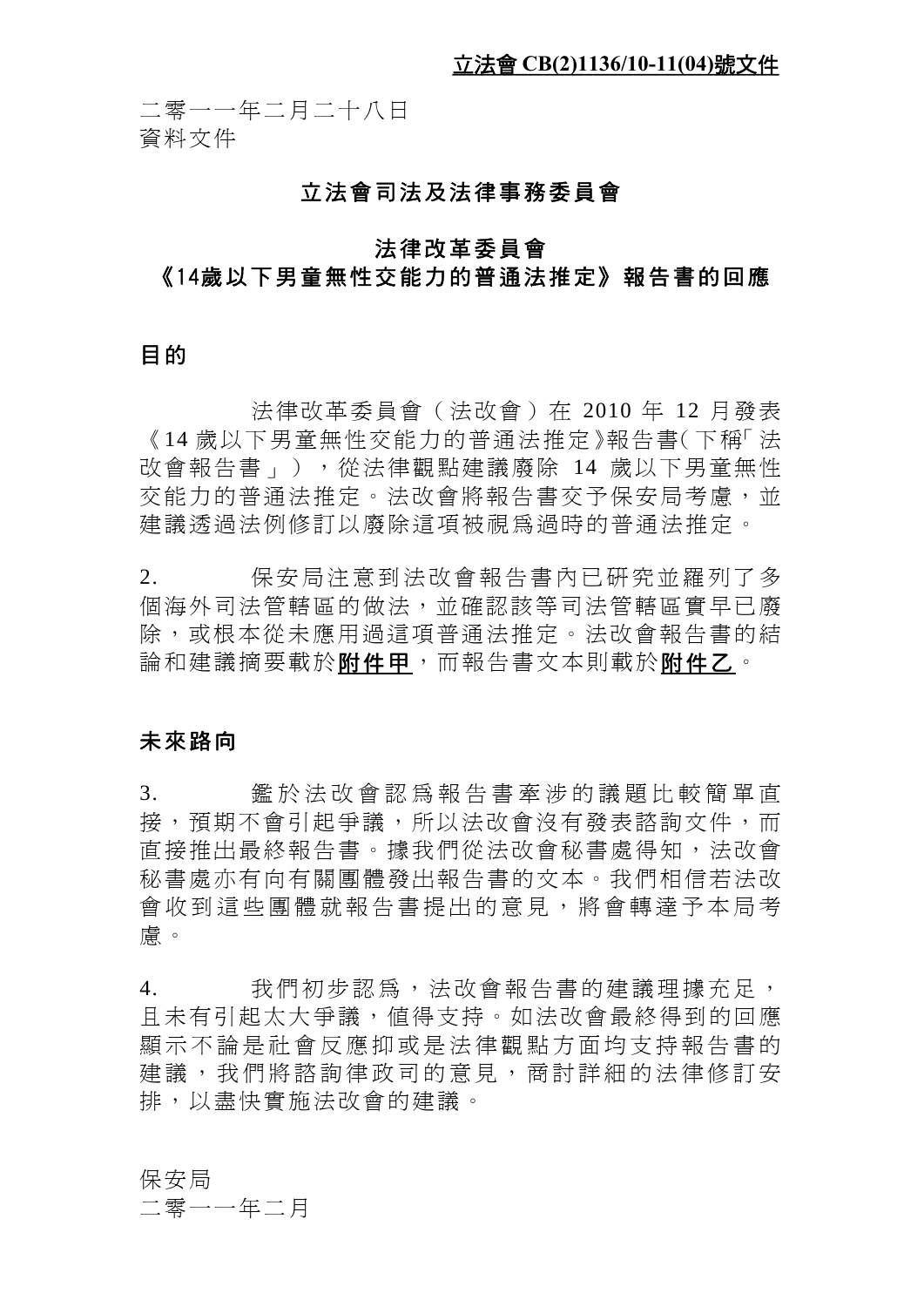#### 附件甲

# 法律改革委員會 《14歲以下男童無性交能力的普通法推定》報告書 的結論和建議摘要

法改會報告書建議廢除 14 歲以下男童無性交能力 的普通法推定。律政司司長及終審法院首席法官,在 2006 年 委託法改會對性罪行以及相關罪行的現行法律進行檢討,而 法改會報告書是有關檢討的其中一環,亦是檢討系列中的第 二份報告書。

2. 現時,即使有明確的證據顯示 14 歳以下的男童在 生理上具有性交的能力,並且曾有性交的行為,但現行 14 歲 以下男童並無性交能力的普通法推定也不能被推翻。因此, 一名年齡在 14 歲以下的男童雖曾與不同意性交的受害人進 行非法性交,但卻不能被裁定干犯強姦罪。近期於 2010 年 9 月在香港發生的一宗案件,一名 13 歲被捕男童被指控在柴 灣的東區尤德夫人那打素醫院內與一名五歲女童性交。由於 有這項推定的存在,他不能被控以強姦,而只能被控以猥褻 侵犯。

3. 法改會報告書指出,不論這項推定的渦往理據為 何,現在實難明白有關規則還有什麼存在用途。事實證明, 14 歲以下男童可能具有性交能力,但香港的法律卻拒絕承認 這一事實,目前的處理方法顯然違反常理。這項推定的應用 與現實脫離,並意味控罪有時未能反映被告人行為所應有的 刑事罪責。事實上,多個司法管轄區已廢除或從未應用過這 項推定,包括英格蘭與威爾斯、新西蘭,以及多個澳大利亞 司法管轄區。

4. 即使廢除這項推定,另一項「無犯罪能力」的可 推翻推定仍會繼續適用於年齡介乎 10 至 14 歲之間的男童。 「無犯罪能力」的推定,意味有關男童在被裁定干犯某項罪 行(例如強姦)之前,控方須在無合理疑點下證明他在犯罪 時知道自己的行為是嚴重錯誤的,而非純屬頑皮或是惡作 劇。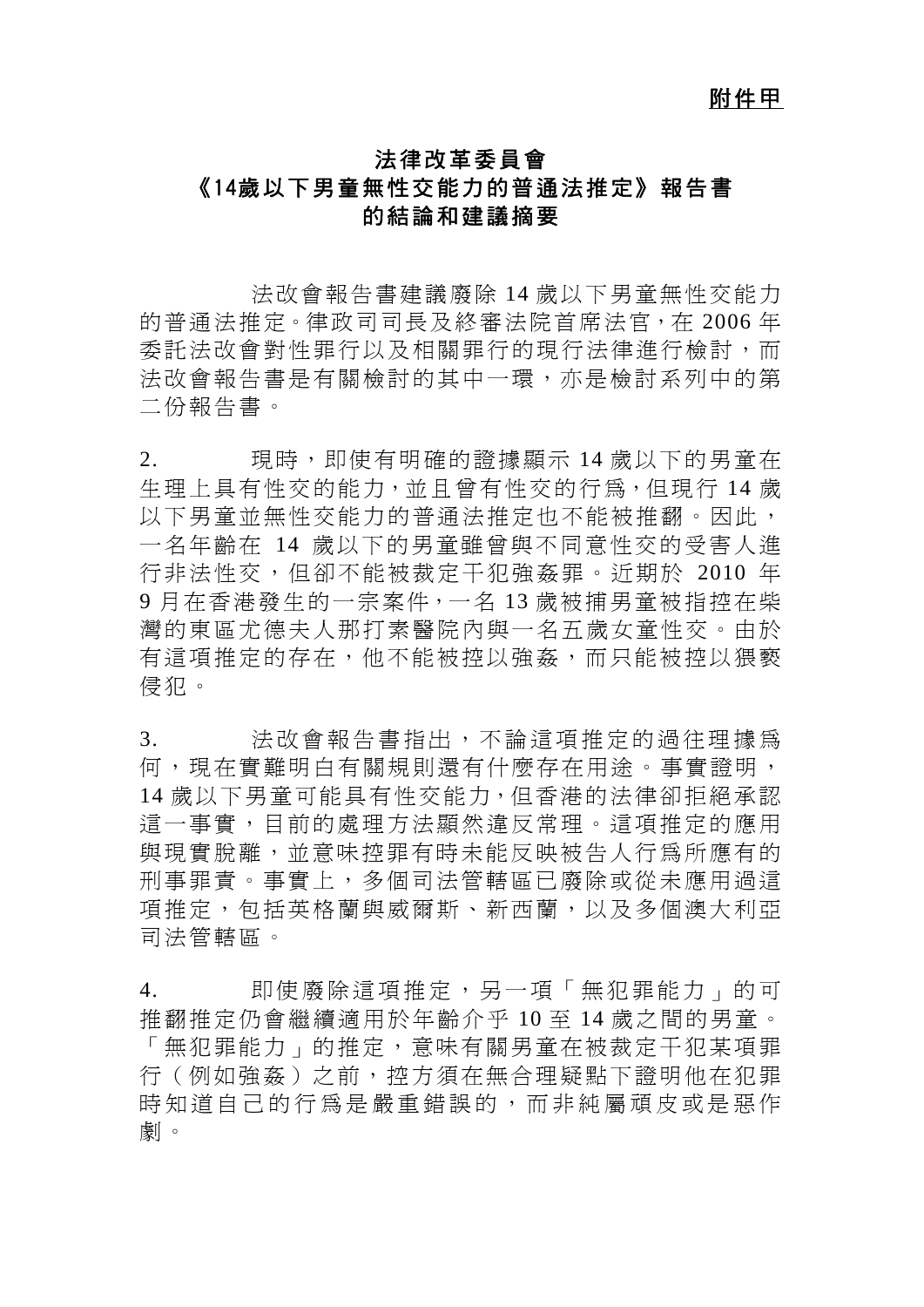附件乙

# **THE LAW REFORM COMMISSION OF HONG KONG**

**REPORT**

# **THE COMMON LAW PRESUMPTION THAT A BOY UNDER 14 IS INCAPABLE OF SEXUAL INTERCOURSE**

This report can be found on the Internet at: **<***http://www.hkreform.gov.hk***>** 

**December 2010**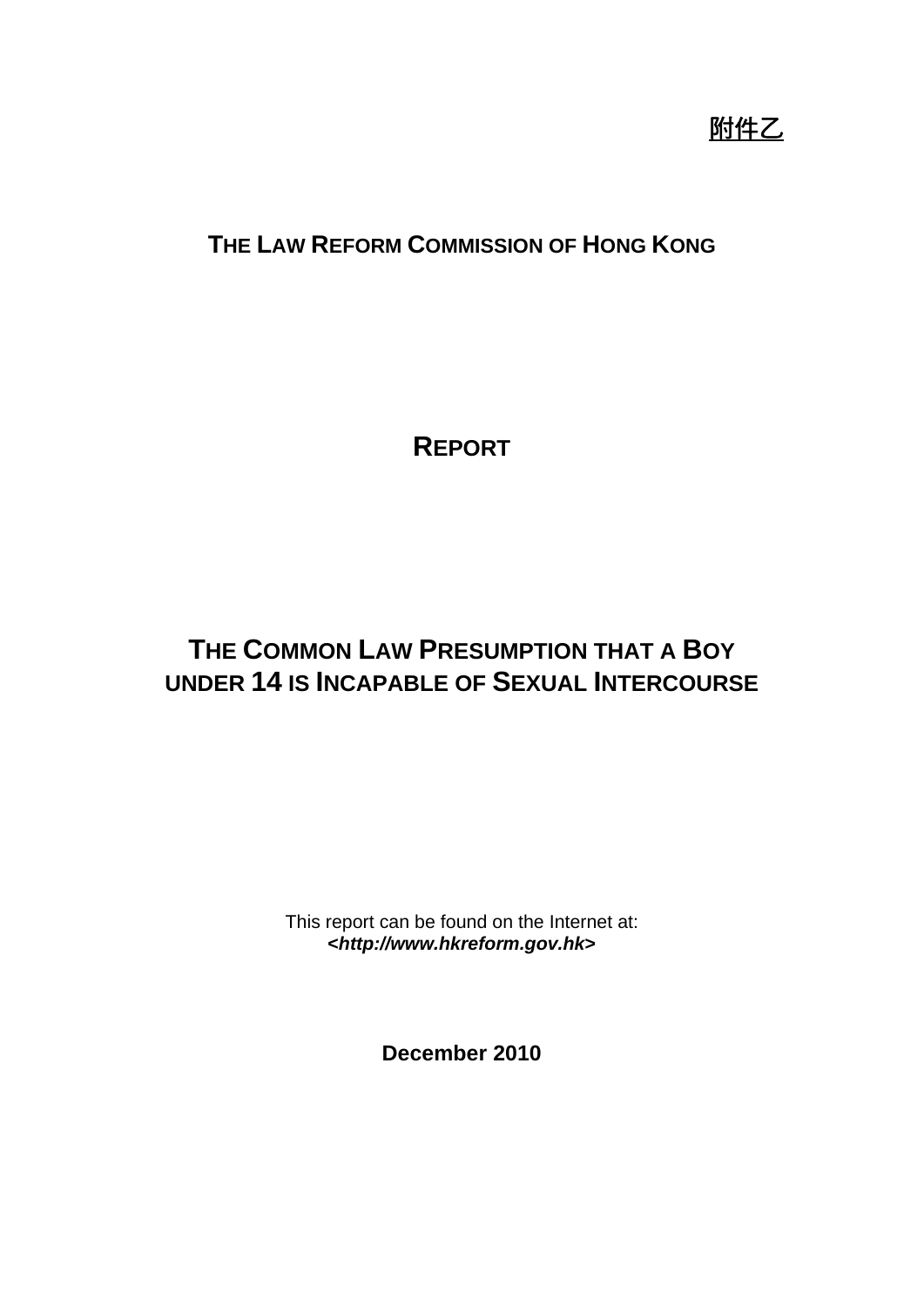The Law Reform Commission of Hong Kong was established by the Executive Council in January 1980. The Commission considers for reform such aspects of the law as may be referred to it by the Secretary for Justice or the Chief Justice.

The members of the Commission at present are:

*Chairman: Mr Wong Yan-lung, SC, JP, Secretary for Justice* 

*Members: The Hon Mr Justice Geoffrey Ma, Chief Justice Mr Eamonn Moran, JP, Law Draftsman Mr John Budge, SBS, JP The Hon Mr Justice Chan, PJ Mrs Pamela Chan, BBS, JP Mr Godfrey Lam, SC Professor Felice Lieh-Mak, JP Mr Peter Rhodes Mr Paul Shieh, SC Professor Michael Wilkinson Ms Anna Wu, SBS, JP* 

The Secretary of the Commission is **Mr Stuart M I Stoker** and its offices are at:

> *20/F Harcourt House 39 Gloucester Road Wanchai Hong Kong*

 *Telephone: 2528 0472 Fax: 2865 2902 E-mail: hklrc@hkreform.gov.hk Website: http://www.hkreform.gov.hk*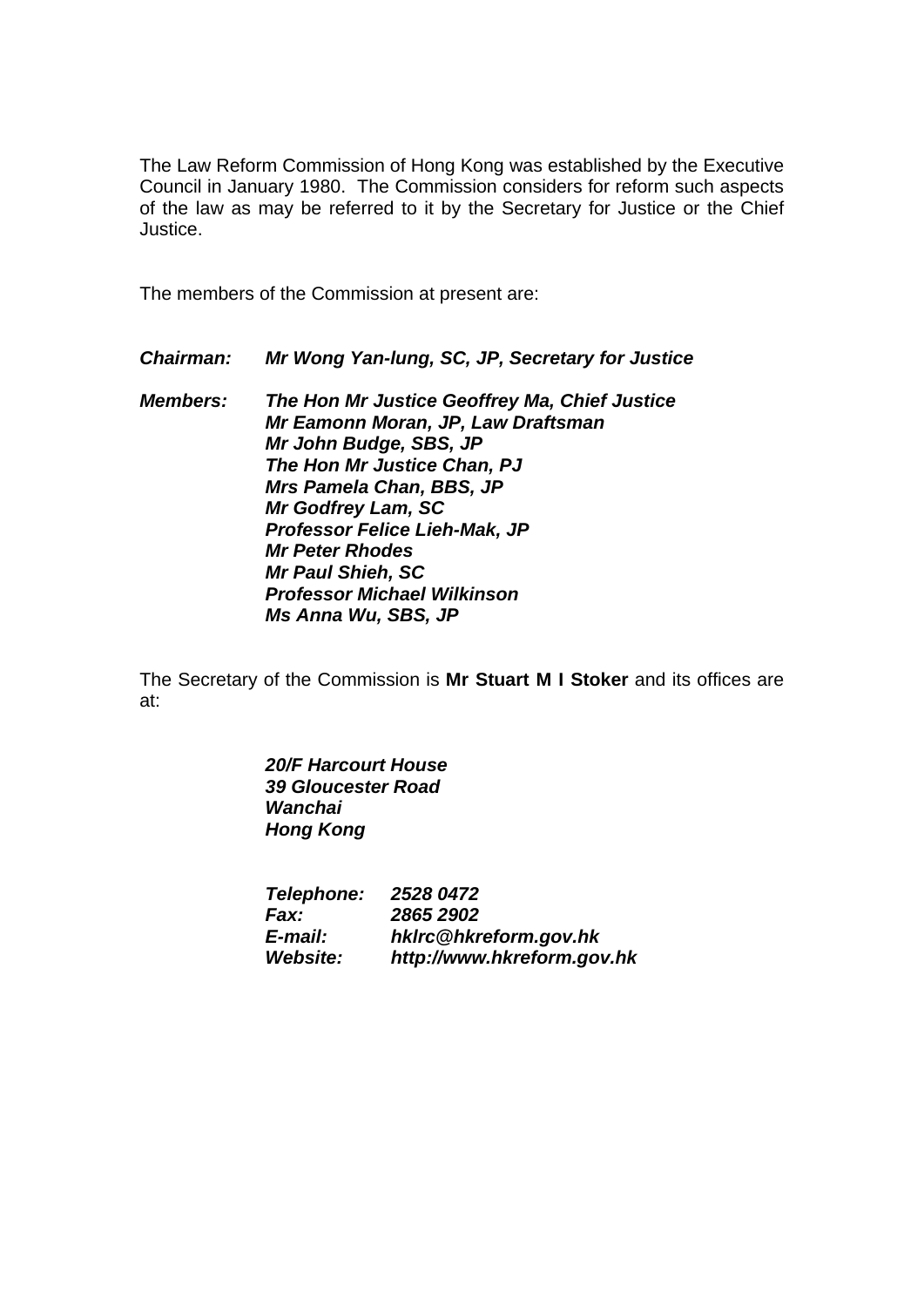# **THE LAW REFORM COMMISSION OF HONG KONG**

### **REPORT**

# **THE COMMON LAW PRESUMPTION THAT A BOY UNDER 14 IS INCAPABLE OF SEXUAL INTERCOURSE**

\_\_\_\_\_\_\_\_\_\_\_\_\_\_\_\_\_\_\_\_\_\_\_\_\_\_\_\_\_\_\_\_\_\_\_\_\_\_\_\_\_\_\_\_\_\_\_\_\_

#### *CONTENTS*

| <b>Introduction</b>                                      |   |
|----------------------------------------------------------|---|
| <b>Terms of reference</b>                                | 1 |
| The sub-committee and its work to date                   | 1 |
| The existing common law presumption and its consequences | 3 |
| The law in other jurisdictions                           | 4 |
| The age of criminal responsibility in Hong Kong          | 6 |
| The case for change                                      |   |
| <b>Conclusion and recommendation</b>                     | 9 |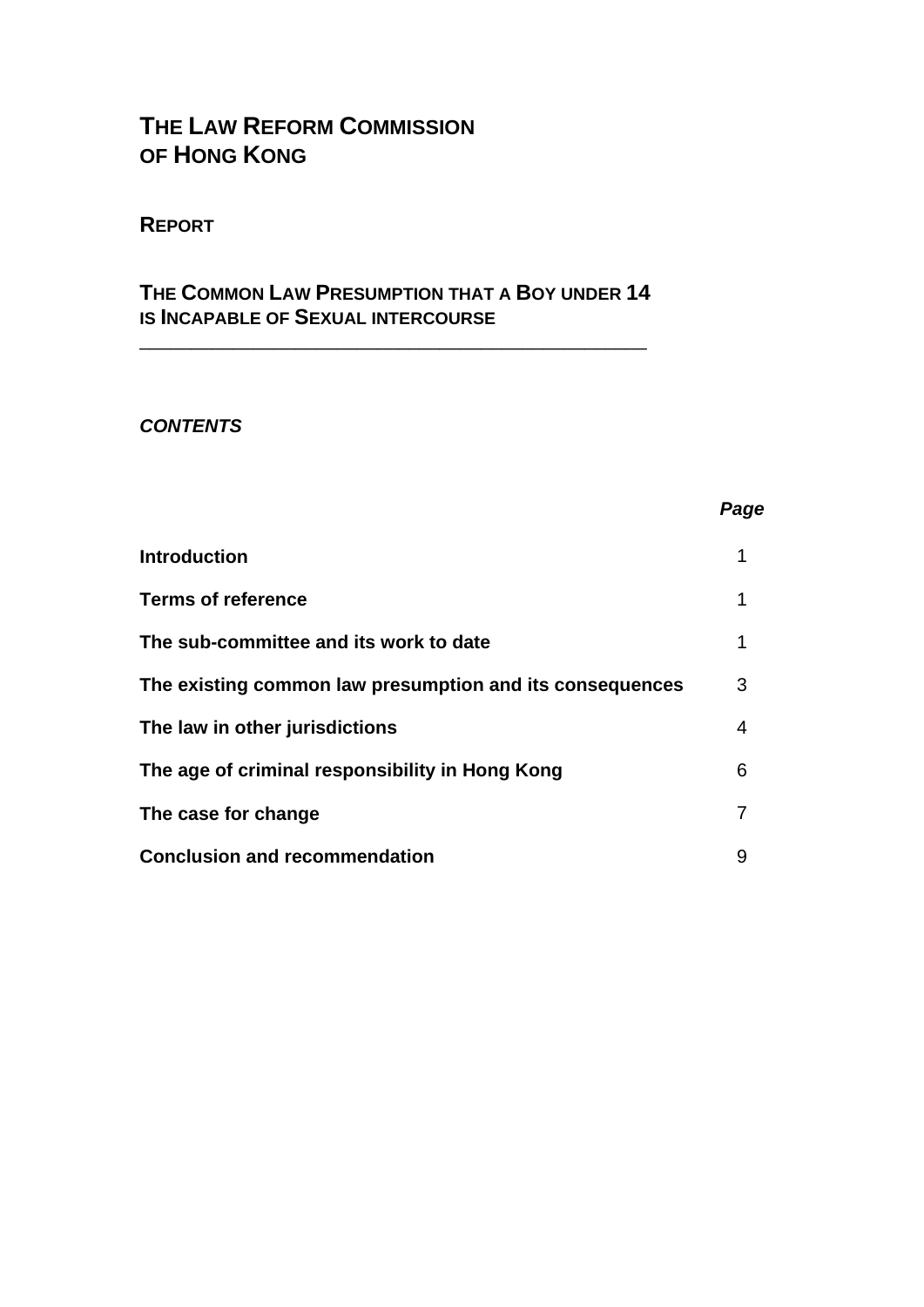# **The Common Law Presumption that a Boy under 14 is Incapable of Sexual Intercourse**

### **Introduction**

1. This report considers the existing common law presumption in Hong Kong that a boy under 14 years of age is incapable of sexual intercourse. The report is part of the Law Reform Commission's overall review of the law governing sexual offences.

# **Terms of reference**

2. In April 2006, the Secretary for Justice and the Chief Justice asked the Law Reform Commission to review the existing law on sexual and related offences in Hong Kong. In October 2006 the terms of reference were expanded to read as follows:

"*To review the common and statute law governing sexual and related offences under Part XII of the Crimes Ordinance (Cap 200) and the common and statute law governing incest under Part VI of the Ordinance, including the sentences applicable to those offences, to consider whether a scheme for the registration of offenders convicted of such offences should be established, and to recommend such changes in the law as may be appropriate.*"

# **The sub-committee and its work to date**

3. The Review of Sexual Offences Sub-committee was appointed in July 2006 to consider and advise on the present state of the law and to make proposals for reform. The sub-committee members are:

| Mr Peter Duncan, SC<br>(Chairman) | <b>Senior Counsel</b>                                                                                  |
|-----------------------------------|--------------------------------------------------------------------------------------------------------|
| <b>Hon Mrs Justice Barnes</b>     | Judge of the Court of First Instance<br>of the High Court                                              |
| Mr Eric T M Cheung                | <b>Assistant Professor</b><br>Department of Professional Legal<br>Education<br>University of Hong Kong |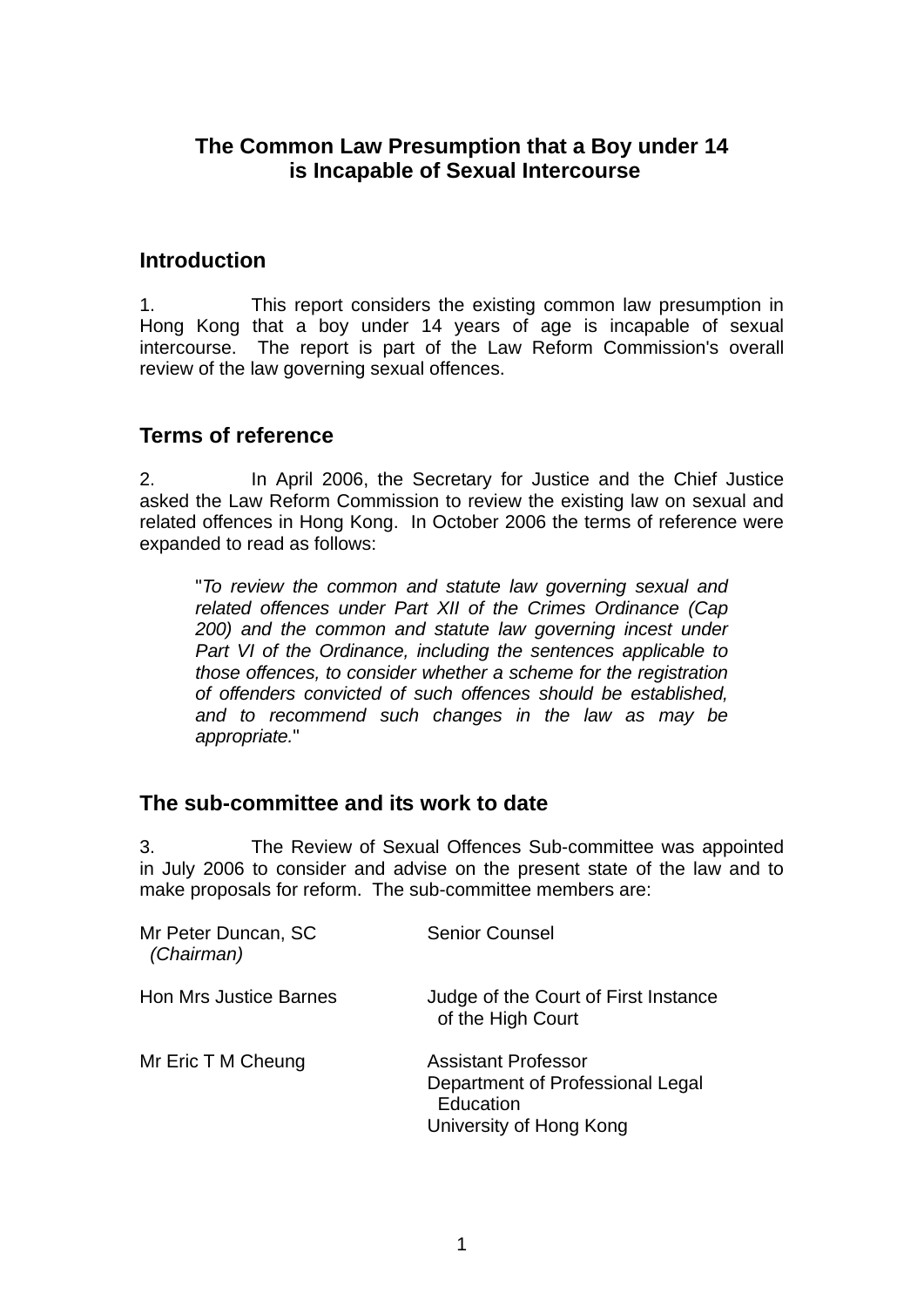Dr Chu Yiu Kong  *[Until December 2007]* 

Mr Paul Harris, SC Senior Counsel

Professor Karen A Joe Laidler  *[From September 2008]*

Mr Stephen K H Lee *[From January 2008 until August 2010]* 

Mrs Apollonia Liu  *[Until June 2009]* 

Mr Ma Siu Yip  *[Until January 2008]* 

Mrs Anna Mak Chow Suk Har Assistant Director (Family & Child Welfare)

Mr Alan Man Chi-hung  *[From September 2010]* 

Mrs Millie Ng  *[From June 2009]* 

Mr Andrew Powner **Partner** 

Ms Lisa D'Almada Remedios Barrister

Dr Alain Sham Senior Assistant Director of Public

Department of Justice Mr Thomas Leung  *(Secretary)*  Senior Government Counsel Law Reform Commission

4. The terms of reference cover a diverse range of sexual offences, many of which involve controversial issues requiring careful and judicious balancing of the interests at stake. It was apparent from the outset that completion of the entire review would take considerable time and it was therefore decided that the terms of reference should be dealt with in stages. Because of widespread public concern, the Commission considered first the question of establishing a system of sexual conviction records checks for

Assistant Professor

Department of Sociology University of Hong Kong

University of Hong Kong

Hong Kong Police Force

Principal Assistant Secretary

Senior Superintendent of Police

(Crime Support)

Security Bureau

(Crime Support)

(Crime Support)

Security Bureau

**Prosecutions** 

Haldanes, Solicitors

Hong Kong Police Force

Principal Assistant Secretary

Hong Kong Police Force

Social Welfare Department

Senior Superintendent of Police

Head of Department of Sociology

Senior Superintendent of Police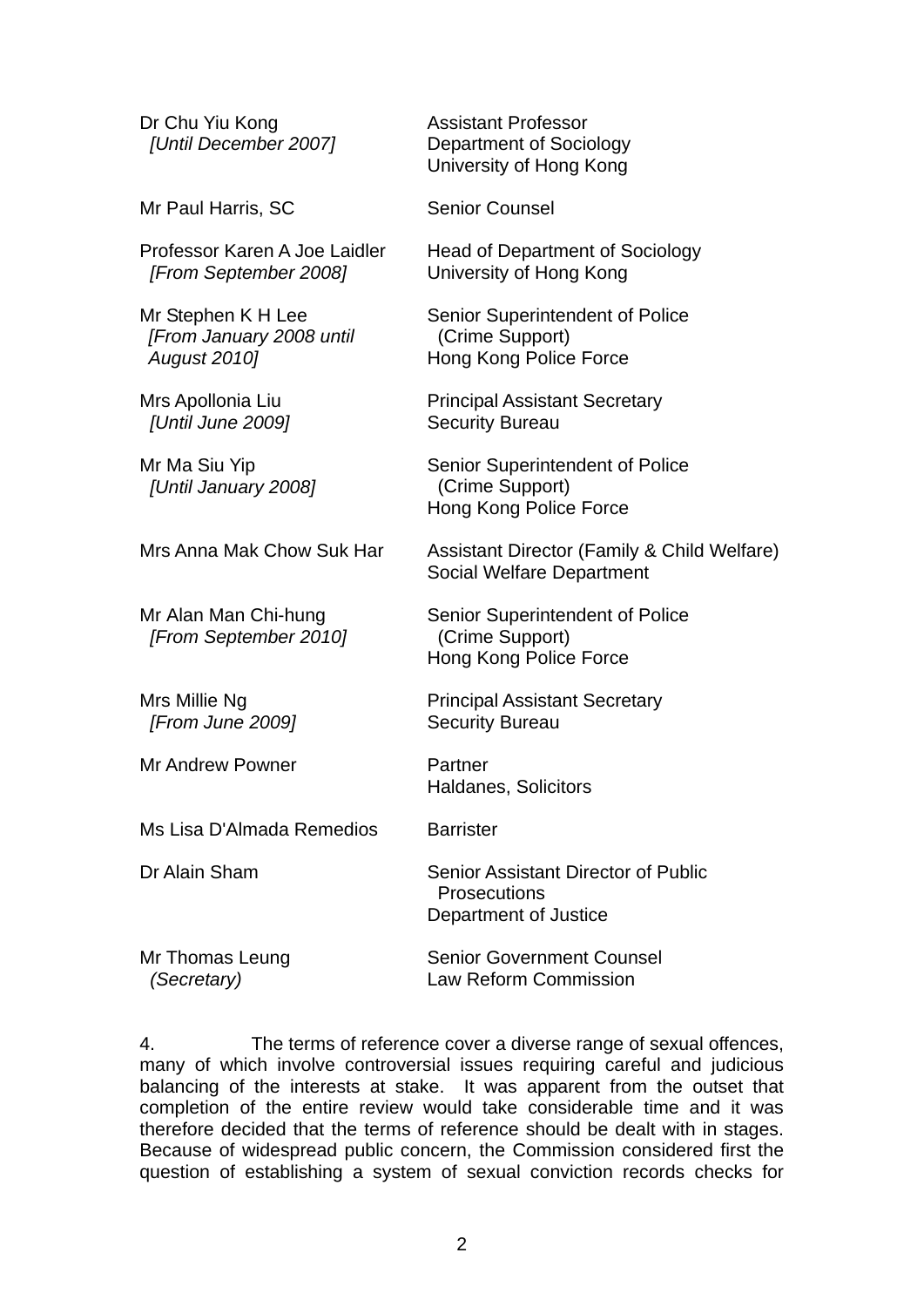<span id="page-7-0"></span>those engaged in child-related work. The Commission's recommendations in respect of that aspect of the review were published in February 2010 in a report entitled *Sexual Offences Records Checks for Child-Related Work: Interim Proposals*. The present report is the second in the series which will be produced to cover different aspects of the project's terms of reference.

# **The existing common law presumption and its consequences**

5. The presumption that a boy under 14 is incapable of sexual intercourse is longstanding and has its origins in Roman law, which applied 14 as the age of puberty where this was relevant in judicial proceedings.<sup>[1](#page-7-0)</sup> In the nineteenth century case of *R v Waite,* Lord Coleridge CJ said that the rule at common law clearly laid down that "*a boy under fourteen is under a physical*  incapacity to commit the offence [of rape].<sup>"[2](#page-7-0)</sup> He went on:

"*That is a presumption juris et de jure, and judges have time after time refused to receive evidence to shew that a particular prisoner* was *in fact capable of committing the offence*" [3](#page-7-0)

6. The presumption cannot be rebutted even where there is clear evidence that the boy was physically capable of sexual intercourse at the time of the alleged offence, and had in fact had unlawful sexual intercourse with a non-consenting victim. The result is that, regardless of the circumstances, a boy under 14 years of age cannot be convicted of rape, though he can be convicted of aiding and abetting another to commit rape, or of indecent assault $4$ 

7. In Hong Kong, section 118(3) of the Crimes Ordinance (Cap 200) provides that a man commits rape if:

- "*(a) he has unlawful sexual intercourse with a woman who at the time of the intercourse does not consent to it; and*
- *(b) at that time he knows that she does not consent to the intercourse or he is reckless as to whether she consents to it.*"

 $\frac{1}{1}$  See the Namibia High Court case of *The State v Bernard Guibeb and six others,* Case No: CC 41/97 1998/08/19, at 2, at http://www.saflii.org/na/cases/NAHC/1998/8.html. See also British Medical Journal, *Medico-Legal*, 27 April 1963 at 1170-1171: *"It seems to have its origin in English law in the ancient writings of Hale, who probably took it from the writings of Justinian. Before the time of Justinian there were two schools of thought among the jurists on this matter. The Proculians held that all boys became pubes at the fixed age of 14; the Sabinians said that it depended on the physical maturity of the individual. Justinian adopted the former rule, giving as his reason the indecency of the inspection of the body."* <sup>2</sup>

 <sup>[1892] 2</sup> Q B 600, at 601. The case involved a boy aged 13 having carnal knowledge of a girl aged eight. The boy's conviction of the felony of carnal knowledge of a girl under 13 was quashed, but he was sentenced to two months' imprisonment for common assault. The sentence of whipping was also cancelled. Blackstone's Commentaries on the Laws of England also wrote that "*A male infant, under the age of fourteen years, is presumed by law incapable to commit a rape, and therefore it seems cannot be found guilty of it.*" (Loc cit., IV 212).

 <sup>[1892] 2</sup> Q B 600, at 601. 4

See *R v Angus* (1907) 26 NZLR 948, at 949 and *Archbold Hong Kong 2009*, at §21-17.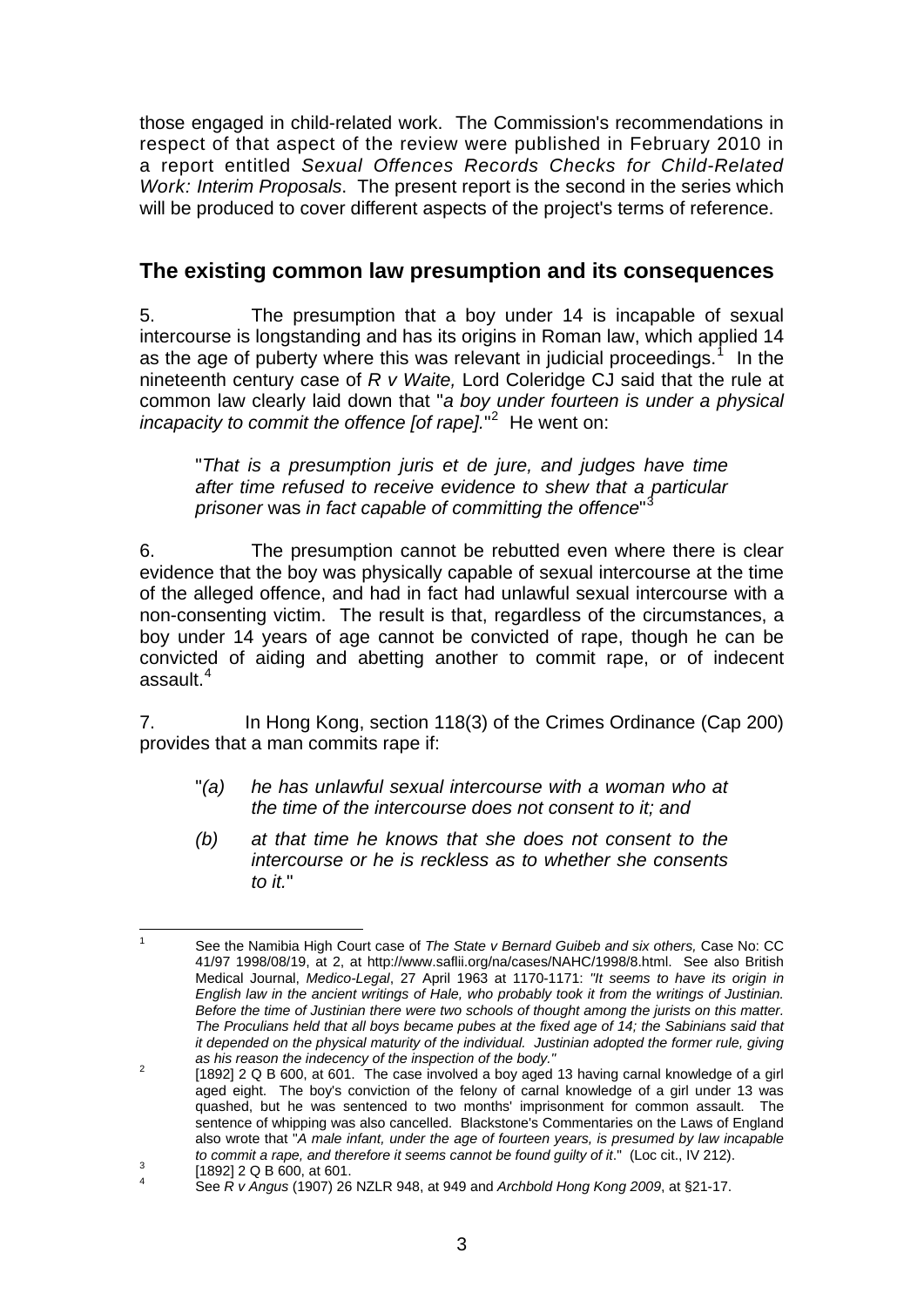<span id="page-8-0"></span>8. Section 65E of the Criminal Procedure Ordinance (Cap 221) provides that:

"*Where in any criminal proceedings it is necessary to prove sexual intercourse, buggery or bestiality, it shall not be necessary to prove the completion of the intercourse by the emission of seed, but intercourse shall be deemed complete upon proof of penetration only.*"

Even the slightest penetration will be sufficient to prove intercourse, $5$  but that does not affect the operation of the common law presumption: the law regards a boy under 14 as incapable of sexual intercourse, regardless of the actual circumstances.

9. The common law presumption is a long established one and many of the leading cases date back to the 19th century. In *R v Brimilow*, [6](#page-8-0) the accused was charged with rape of an 11-year-old girl. Notwithstanding the fact that intercourse was proved, the judge directed the jury to acquit the accused of rape, on the basis that the accused was under 14 years of age. The accused was instead convicted of assault.

10. The common law presumption that a boy under 14 is incapable of sexual intercourse cannot be rebutted, "*even though it be proved that he has arrived at the full state of puberty*"*.* [7](#page-8-0) Indeed, evidence is inadmissible to show that a boy below 14 years of age can in fact perform the act of sexual intercourse. In *R v Philips,* Patteson J said:

"*I think that the prisoner could not, in point of law, be guilty of the offence of assault with intent to commit a rape, if he was, at the time of the offence, under the age of fourteen. And I think also, that if he was under that age, no evidence is admissible to shew that, in point of fact; he could commit the offence of rape.*" [8](#page-8-0)

# **The law in other jurisdictions**

11. It appears that the common law presumption has been abolished in a number of other jurisdictions (if, indeed, it existed at all). Section 1 of the Sexual Offences Act 1993 abolished the presumption in England and Wales. That section provides:

"*The presumption of criminal law that a boy under the age of fourteen is incapable of sexual intercourse (whether natural or unnatural) is hereby abolished.*"

The presumption has never applied in Scotland.

<sup>-&</sup>lt;br>5 *Archbold Hong Kong 2009*, at §21-18. 6

 <sup>(1840) 2</sup> Mood. 122-123. 7

 $R_V$  *Jordan & Cowmeadow* (1839) 9 C & P 118.

 <sup>(1839) 8</sup> C & P 736.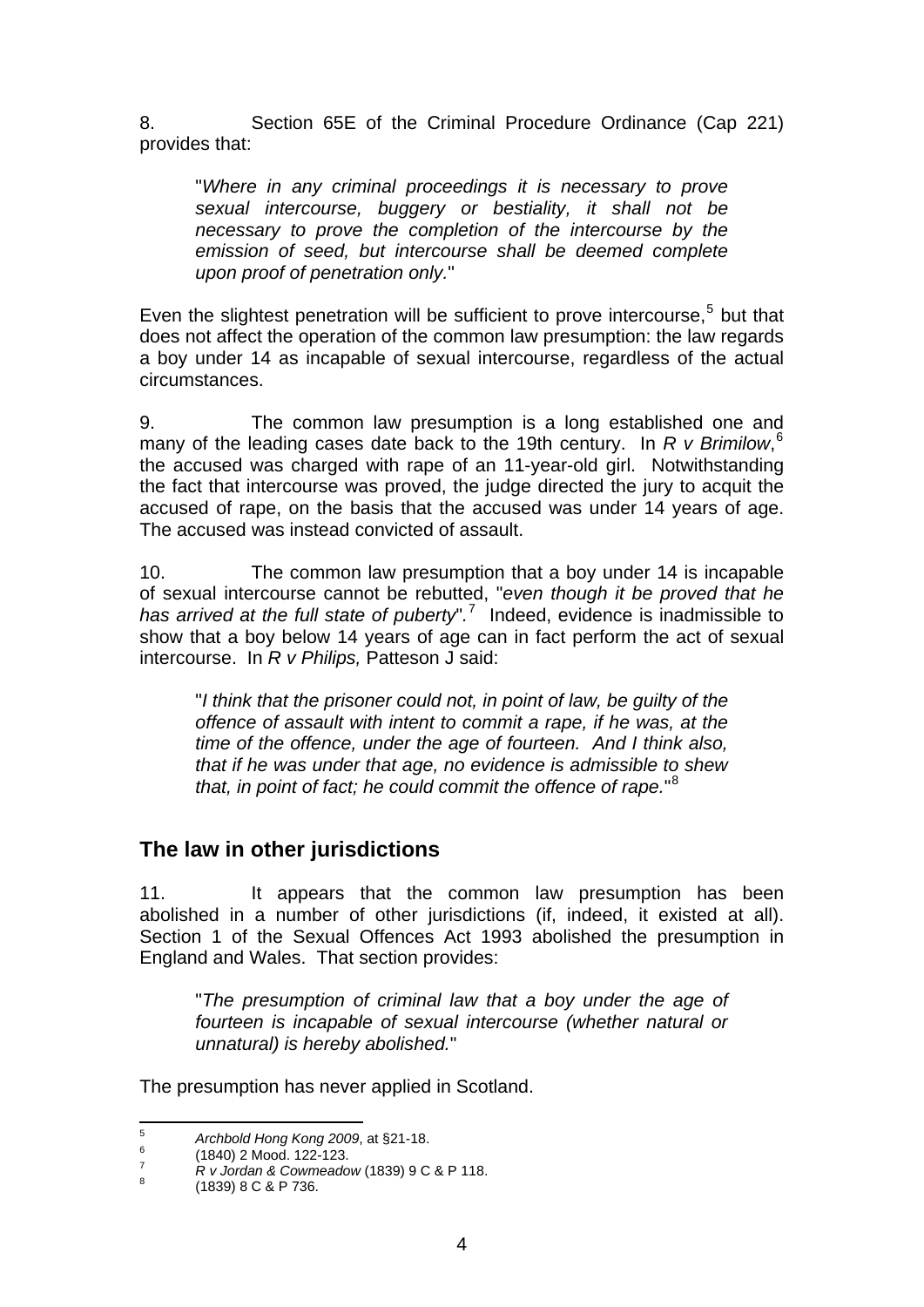<span id="page-9-0"></span>12. The presumption has also been done away with in New Zealand and a number of the Australian jurisdictions. In the Australian Capital Territory, New South Wales, South Australia and Victoria, the presumption was abolished completely by, respectively, section 68(1) of the Crimes Act 1900, section 61S(1) of the Crimes Act 1900, section 73(2) of the Criminal Law Consolidation Act 1935 and section 62(1) of the Crimes Act 1958. The effect is that in these jurisdictions there is no longer any presumption of law that a person is incapable of sexual intercourse because of his age.

13. In Tasmania, the presumption continues to apply but only in respect of a boy under the age of seven. Paragraph 18(3) of section 13 of the Criminal Code Act 1924 provides that "*[a] male person under 7 years of age is conclusively presumed to be incapable of having sexual intercourse.*"

14. In Malaysia, section 113 of the Evidence Act 1950 provides that "*[i]t shall be an irrebuttable presumption of law that a boy under the age of thirteen years is incapable of committing rape.*" In circumstances where Islamic Law applies, the applicable age limit might be different.

15. In South Africa, the presumption that a boy under the age of 14 years is incapable of sexual intercourse was abolished by the Law of Evidence and the Criminal Procedure Act Amendment Act 1987, which now provides that evidence of sexual intercourse by a boy under the age of 14 years may be adduced. $9$ 

16. Laws governing sexual offences in Canada are found in its Criminal Code which applies to all Canadian provinces and territories. Since 1892, Canada has had a codified criminal law and the original version was derived heavily from English law. The criminal laws applicable to heterosexual intercourse remained largely unchanged until a major review in the early 1980's.<sup>[10](#page-9-0)</sup> Earlier versions of Canada's Criminal Code contained the provision that "*No male person shall be deemed to commit an offence [of*  rape] ... while he is under the age of fourteen years."<sup>[11](#page-9-0)</sup> In 1987, this provision was repealed, in line with an earlier recommendation by the Law Reform Commission of Canada.<sup>[12](#page-9-0)</sup>

17. The present Canadian provisions governing sexual offences by under-age persons are more nuanced. Section 150 of the Criminal Code now makes it an offence to have sexual contact with a boy or girl under the age of 14. Sub-section (2) provides a "close in age exception" for cases in which the complainant is 12 or 13 years old. The accused can raise consent as a

<sup>–&</sup>lt;br>9 Para 4.4.3, at Chapter 4, the South African Law Commission Issue Paper 10 (Project 108), at http://www.saflii.org/za/other/zalc/ip/10/10-CHAPTER-4.html.<br>10 Janine Benedet, "The Age of Innocence: A Cautious Defence of Raising the Age of Consent in

Canadian Sexual Assault Law", at pages 3-4. In 1983, for example, the offences of rape, indecent assault and gross indecency were abolished and replaced by the gender neutral offence of sexual assault.<br>
11 This provision was found in section 139 of the Criminal Code 1953-54, section 147 of the

Criminal Code 1970, and section 154 of the Criminal Code 1985.<br>12 Law Reform Commission of Canada, "Sexual Offences" 1978 Working Paper 22, at page 35.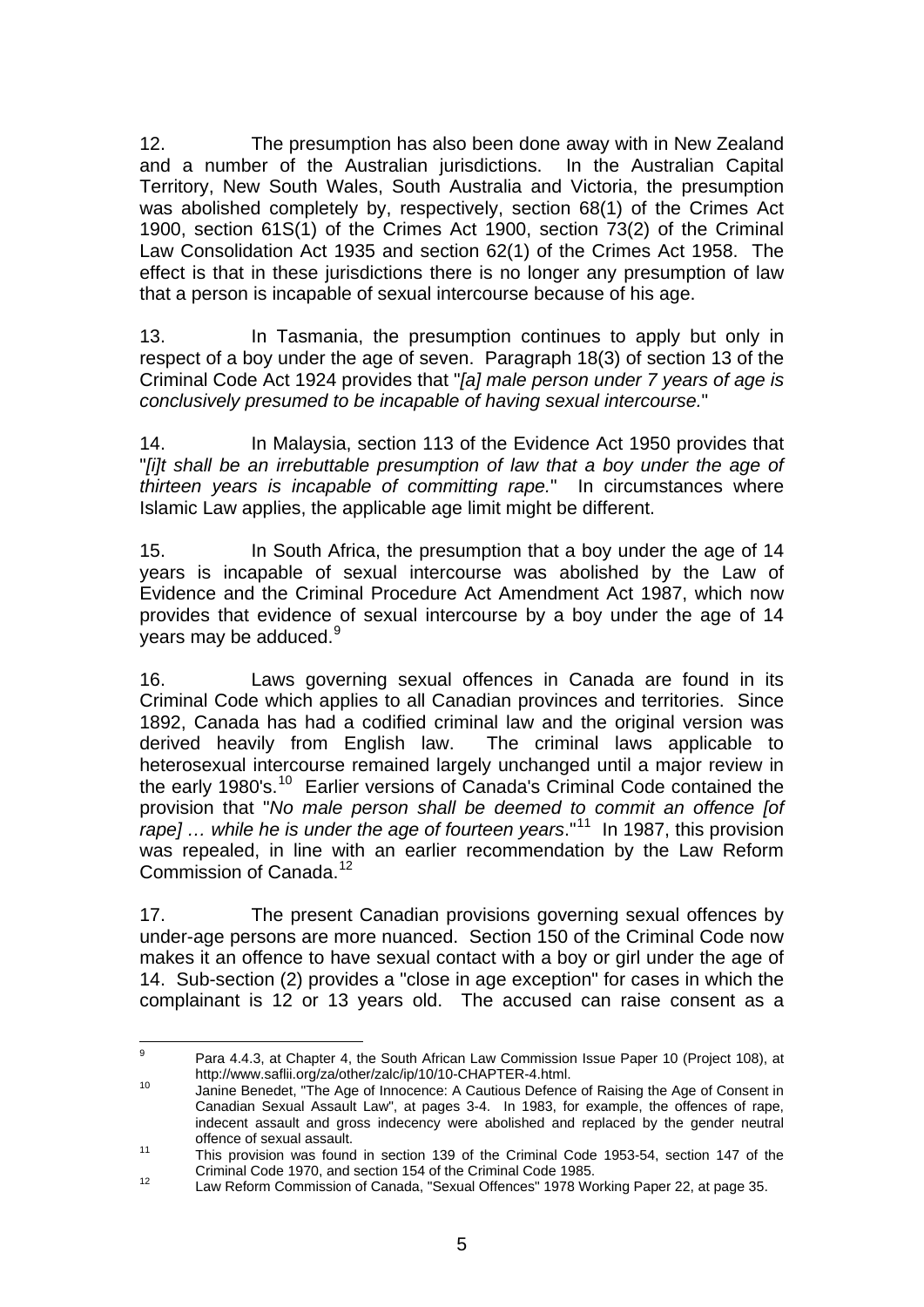<span id="page-10-0"></span>defence if the accused was less than two years older than the complainant, under the age of 16, and was not in a position of trust or authority towards the complainant. The minimum age of criminal responsibility would also operate to protect a young offender under the age of 12.

18. In Singapore, section 82 of the Singapore Penal Code states that nothing is an offence which is done by a child under seven years of age. Section 83 of the Penal Code further stipulates that in the case of an offence committed by a child between seven and 12 years, there would be no criminal responsibility if the child has not attained sufficient maturity of understanding to judge the nature and consequence of his conduct on that occasion. For most of the 19th century, English criminal law applied in Singapore<sup>[13](#page-10-0)</sup> insofar as local circumstances permitted. The Straits Settlements Penal Code, practically a re-enactment of the Indian Penal Code, was enacted in 1871. Hence, it is most likely that the presumption was at one time applied in Singapore, but we have not found any recent discussion of its application there. $14$ 

# **The age of criminal responsibility in Hong Kong**

19. In Hong Kong, section 3 of the Juvenile Offenders Ordinance (Cap 226) fixes the minimum age of criminal responsibility as 10 by providing that "*it shall be conclusively presumed that no child under the age of 10 years can be guilty of an offence*." The minimum age was raised from seven years to 10 years in 2003 as a result of proposals in the Law Reform Commission's 2000 report on the *Age of Criminal Responsibility in Hong Kong*. In respect of a child aged between 10 and 14 years a rebuttable presumption of *doli incapax* applies. That means that the child will be presumed to be incapable of committing a crime unless the prosecution can prove beyond reasonable doubt that, at the time of the offence, the child was well aware that his or her act was seriously wrong, and not merely naughty or mischievous. If the presumption is rebutted, full criminal responsibility will be imposed on the child, who may then be charged, prosecuted and convicted.

20. The rebuttable presumption that a child between 10 and 14 is *doli incapax* is distinct from the irrebuttable presumption that a boy under the age of 14 is incapable of sexual intercourse. If the latter presumption were to be abolished, the prosecution would still need to rebut the presumption of *doli incapax* before a boy between the ages of 10 and 14 years could be charged with rape. The prosecution would therefore need to prove that the boy knew that his conduct was seriously wrong.

 $13$ 

 $13$  As part of the Straits Settlements, including also Penang and Malacca.<br> $14$  There are discussions, however, on whether a boy under 16 years could be prosecuted for incest.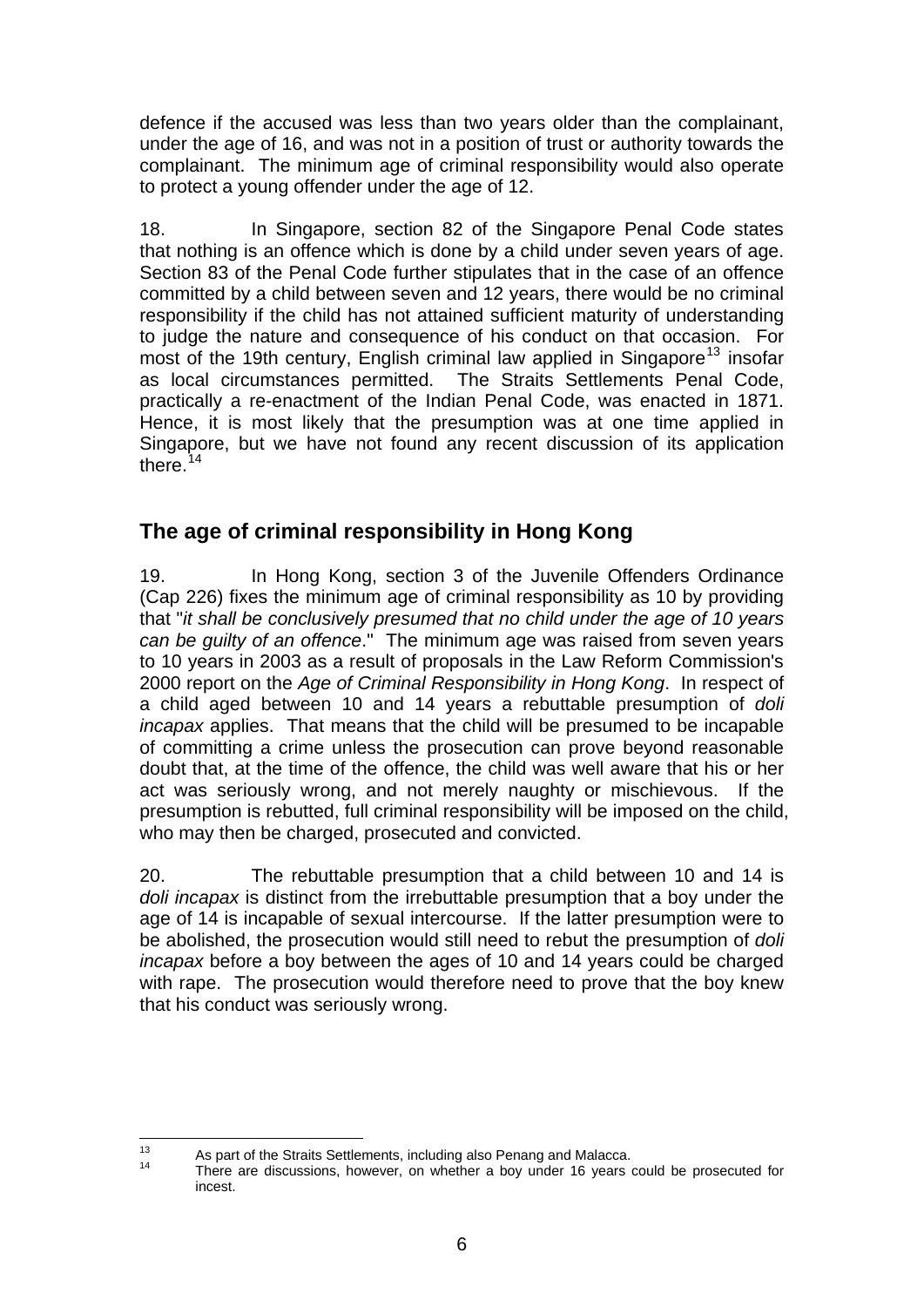# <span id="page-11-0"></span>**The case for change**

21. The notion that a boy under 14 years of age cannot be charged with and convicted of the offence of rape, founded on the irrebuttable presumption that such a boy is physically incapable of sexual intercourse, has been severely criticised by Professor Glanville Williams:

"*The other person who cannot be convicted of rape is a boy under 14, the reason advanced being that he is irrebuttably presumed not to have reached the age of puberty. This fiction is doubly silly. First, puberty may be attained before 14, and secondly, puberty is not necessary for rape. Rape requires only penetration, not fertilisation, so that it is only an ability to have an erection, not an ability to emit semen, that is physically necessary for the crime.*" [15](#page-11-0)

22. Hannah J in the High Court of Namibia found himself obliged to apply a presumption he described as "absurd" and called for its review:

"*There is a rule derived from Roman law that a boy under the age of 14 is irrefutably presumed incapable of sexual intercourse and therefore of rape and that rule has been accepted as part of the common law in England and the common law of this country prior to independence. And in terms of Article 140 of the Constitution such laws which were in force immediately before Independence shall remain in force until repealed or amended by Act of Parliament or until declared unconstitutional. The rule is patently an absurd one which should have no place in our common law in this day and age. But unlike the position in England and in South Africa it has not been repealed by statute. It is still part of our law.* 

*I express the hope … that the current review of criminal procedure and evidence will include a review of this anachronistic presumption*."[16](#page-11-0)

23. Whatever the historical rationale for the presumption may have been, it is difficult to see what purpose the rule now serves. It flies in the face of common sense that the law in Hong Kong should refuse to accept that a boy under 14 may be capable of sexual intercourse, regardless of the evidence to the contrary. In England, where the presumption no longer applies, two 11-year-old boys were recently convicted before a jury of attempting to rape an eight-year-old girl.<sup>[17](#page-11-0)</sup> In Hong Kong, two 13-year-old boys were convicted in June 2009 of indecently assaulting a 12-year-old girl.

<sup>15</sup> 15 Glanville Williams, *Textbook of Criminal Law*, 2nd edition, 1983, London Stevens & Sons,

at 237. 16 In the High Court of Namibia's decision in *The State versus Bernard Guibeb and six others*

The boys were 10 at the time of the offence and had been charged with rape. See report of 18 August 2010 at http//www.bbc.co.uk/news/uk-england-london-10693953.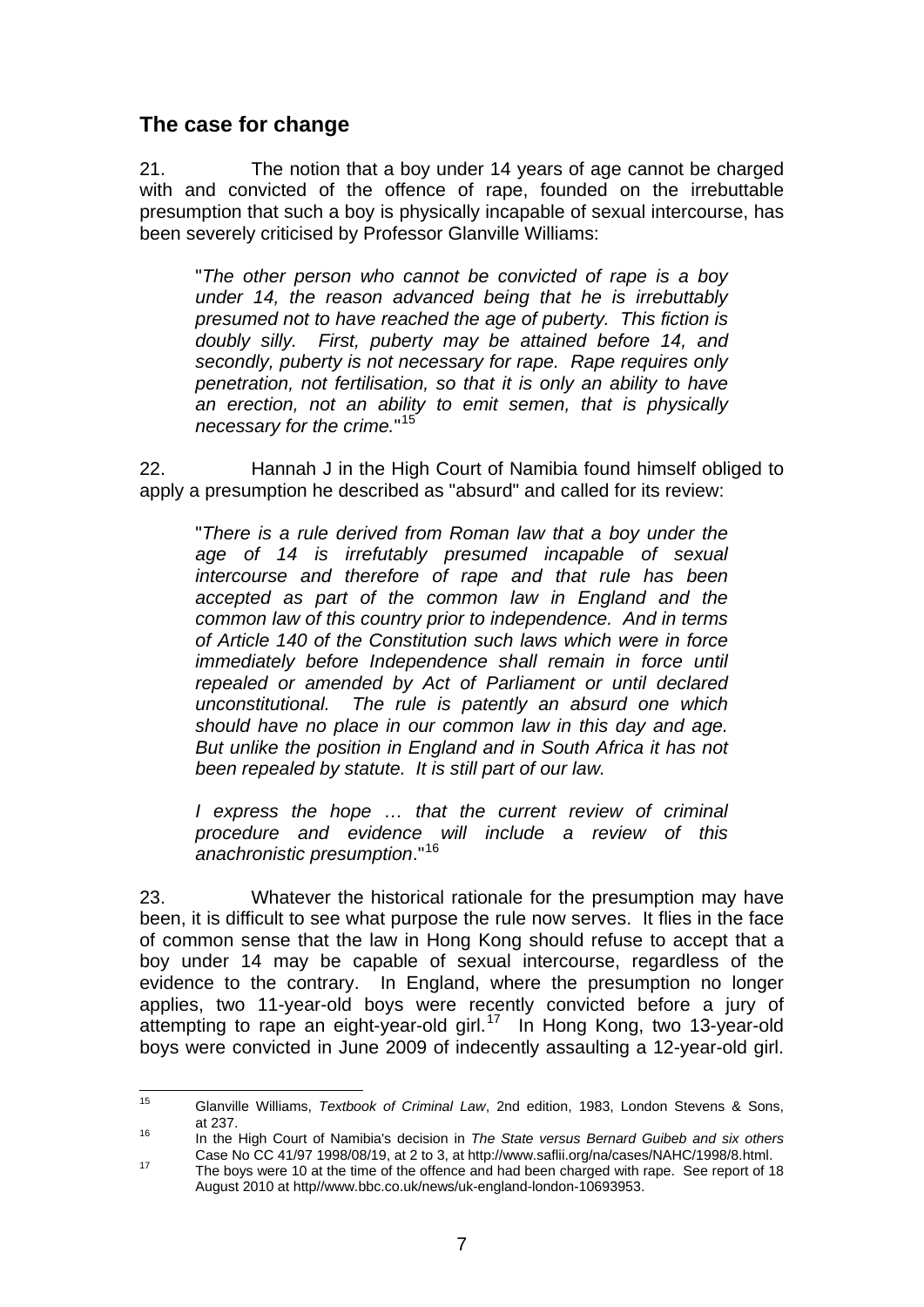<span id="page-12-0"></span>It was clear that sexual intercourse had taken place between the first defendant and the victim but the defendant could only be charged with indecent assault, rather than rape, because of the application of the presumption. The magistrate was reported as having described the first defendant as "very lucky".<sup>18</sup> More recently still, in September 2010 a More recently still, in September 2010 a 13-year-old boy was arrested for allegedly having sexual intercourse with a five-year-old girl in the Pamela Youde Nethersole Eastern Hospital in Chai Wan. He was charged with indecent assault as the presumption prevented his being charged with rape.<sup>[19](#page-12-0)</sup>

24. The case for abolition in England was put by Lord Lucas in his speech to the House of Lords on 22 June 1993 in support of the Sexual Offences Bill 1992 (subsequently enacted as the Sexual Offences Act 1993):

"*The Bill implements a recommendation of the Criminal Law Revision Committee in its 1984 report on sexual offences. The committee could see no justification for retaining the presumption and all who commented on the issue supported its abolition .….* 

*The ancient presumption that a boy under the age of 14 is incapable of sexual intercourse is not in accord with the facts and perhaps it never was. It clearly raised Lord Chief Justice Hale's eyebrows over 300 years ago. It belongs to the family of legal fictions that exist to protect the young, but developments in recent years in criminal law and in sentencing policy have removed any need for it and, in abolishing it, we would do some good and no harm.* 

*The principal practical effect of the Bill would be to allow some of the 25 or so boys under 14 who are convicted each year of indecent assault to be convicted of rape if that, rather than indecent assault, is what they have done. That is surely desirable. It will allow justice to be done to the victim of the crime to whom the lesser charge is a grave insult. Rape causes terrible distress. That distress is compounded if victims find that their assailants cannot be charged or convicted of the offence which they have actually committed. Victims' confidence that the law properly recognises their ordeal will be improved and their recovery may be assisted.*" [20](#page-12-0)

<sup>18</sup> 

<sup>&</sup>lt;sup>18</sup> Ming Pao Daily News, Court News A08, 9 June 2009.<br><sup>19</sup> "Attack on girl sparks mixed wards rethink", *The Standard*, 4 October 2010.<br><sup>20</sup> Hansard, *HL Deb 22 June 1993 vol 547 cc295-8*, at

http://hansard.millbanksystems.com/lords/1993/jun/22/sexual-offences-bill.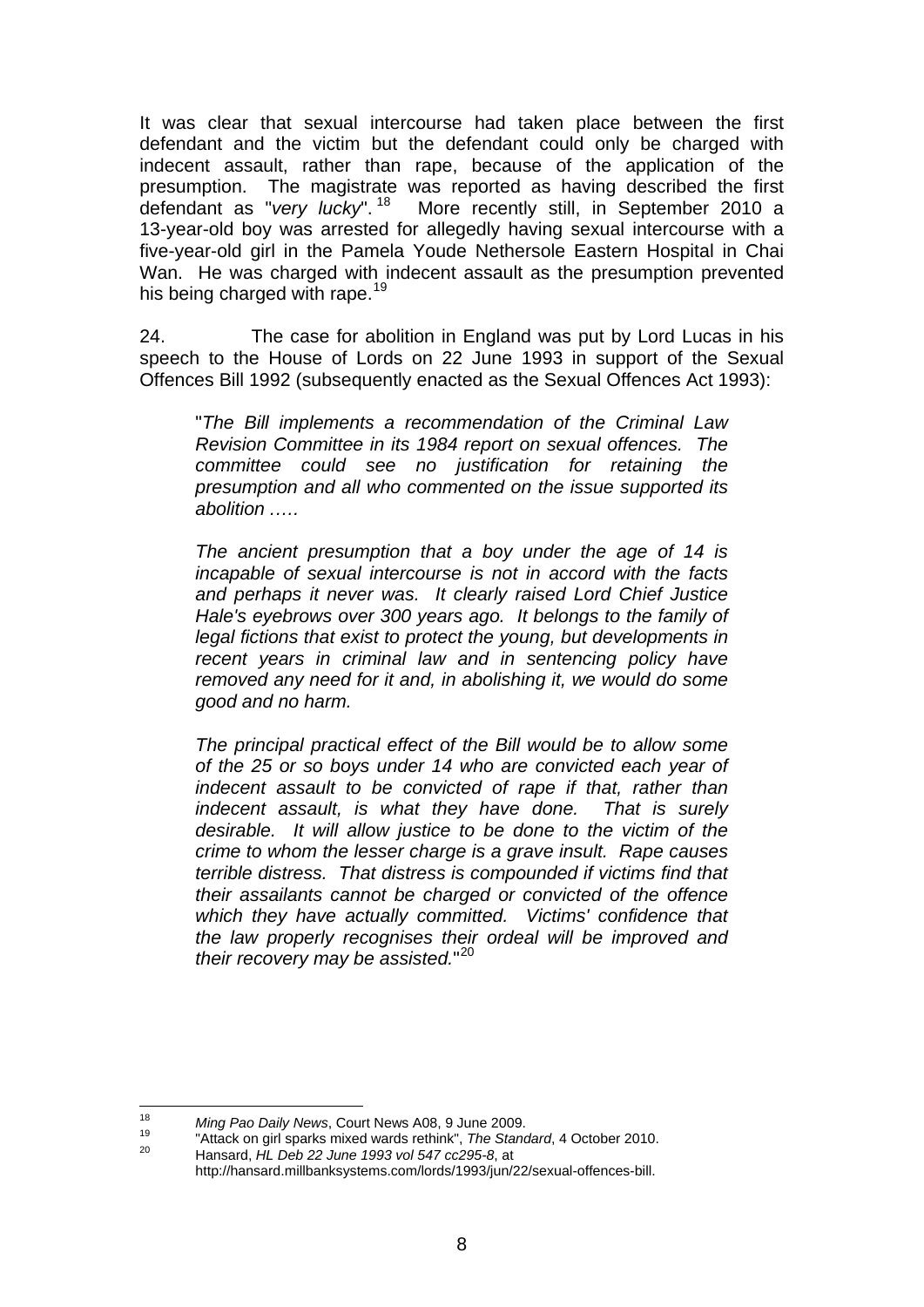# **Conclusion and recommendation**

25. We have difficulty discerning any useful purpose that is served by the continued application of the presumption. It has been abolished (or never applied) in a number of other jurisdictions. The application of the presumption is at odds with reality and means that on occasion the true criminality of the defendant's conduct cannot be reflected in the charge. As explained above, if the presumption were to be abolished, the separate rebuttable presumption of *doli incapax* would continue to apply to a boy between the ages of 10 and 14, requiring the prosecution to prove beyond reasonable doubt that the boy knew his actions were seriously wrong. The effect of abolition would be that the offence of rape would no longer be singled out for special treatment: the rebuttable presumption of *doli incapax* would apply in respect of any criminal offence.

26. Taking account of these various considerations, **we accordingly recommend that the presumption that a boy under the age of 14 years is incapable of sexual intercourse should be abolished.** 

Law Reform Commission December 2010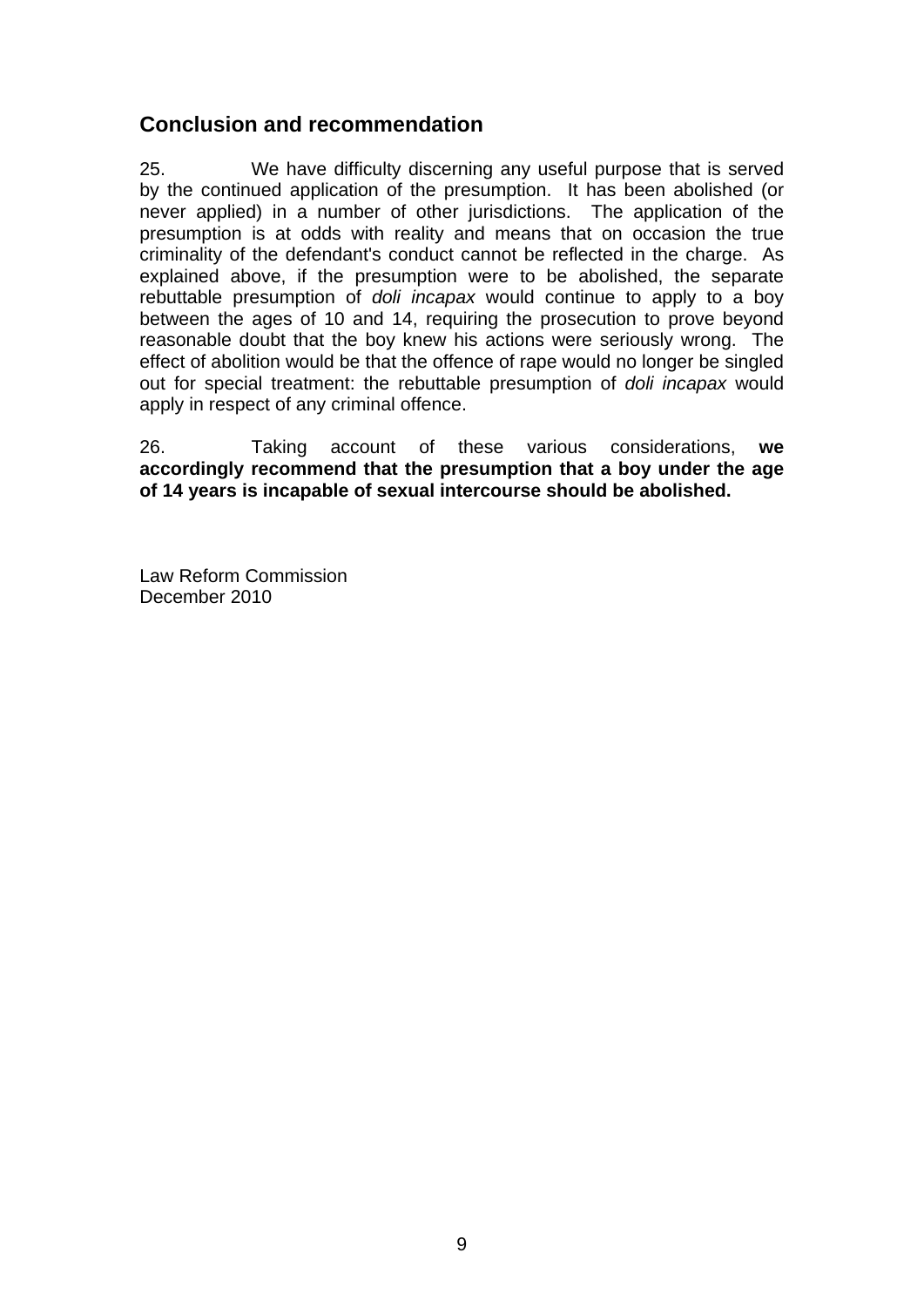### 香港法律改革委員會

#### 報告書

# *1 4*歲以下男童無性交能力 的普通法推定

#### 摘要

#### 引言

1. 本報告書特別探討香港現行的一項普通法推定。根據這項推 定,年齡在 14 歳以下的男童並無性交能力。本報告書亦是香港的性罪 行以及相關罪行的現行法律檢討的其中一環。有關檢討是律政司司長 及終審法院首席法官在 2006 年委託法律改革委員會("法改會") 進 行,而檢討的研究範圍如下所述:

> "就《刑事罪行條例》(第 200 章)第 XII 部之下的性 罪行及相關的罪行以及該條例第 VI 部之下的亂倫罪, 檢討規管該等罪行的普通法及成文法,包括適用於該等 罪行的刑罰,同時考慮應否就被裁定干犯該等罪行的罪 犯設立登記制度,並對有關法律提出其認為適當的改革 建議。"

2. 法改會的性罪行檢討小組委員會於 2006年 7 月委出,負責 就有關法律的現況進行研究和提出意見,並作出改革建議。小組委員 會的成員如下:

| 鄧樂勤先生, SC<br>(主席)         | 資深大律師           |
|---------------------------|-----------------|
| 文志洪先生<br>〔任期由 2010 年9 月起〕 | 香港警務處高級警司(刑事支援) |
| 伍江美妮女士<br>〔任期由 2009年6月起〕  | 保安局首席助理秘書長      |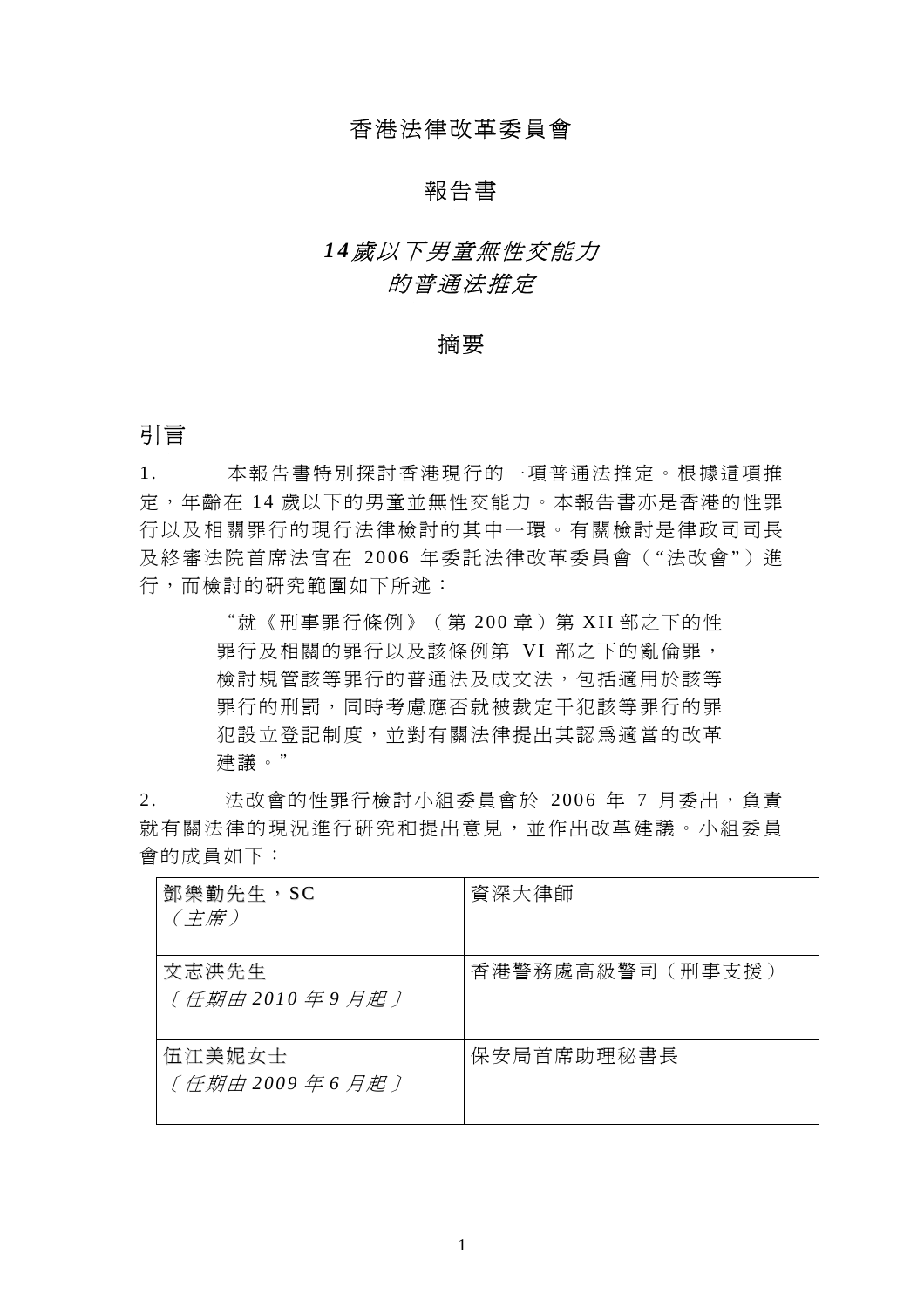| 朱耀光博士<br>〔任期至 2007年12月止〕                | 香港大學社會學系助理教授           |
|-----------------------------------------|------------------------|
| 沈仲平博士                                   | 律政司高級助理刑事檢控專員          |
| 李均興先生<br>〔任期由 2008 年 1 月起至<br>2010年8月止〕 | 香港警務處高級警司 (刑事支援)       |
| 吳維敏女士                                   | 大律師                    |
| 馬兆業先生<br>〔任期至 2008 年 1 月止〕              | 香港警務處高級警司(刑事支援)        |
| 夏博義先生,SC                                | 資深大律師                  |
| 麥周淑霞女士                                  | 社會福利署助理署長(家庭及兒童福<br>利) |
| 張達明先生                                   | 香港大學法律專業學系助理教授         |
| 張慧玲法官                                   | 高等法院原訟法庭法官             |
| 廖李可期女士<br>〔任期至 2009 年 6 月止〕             | 保安局首席助理秘書長             |
| 黎樂琪教授<br>〔任期由 2008年9月起〕                 | 香港大學社會學系系主任            |
| 鮑安迪先生                                   | 何敦、麥至理、鮑富律師行合夥人        |
| 梁滿強先生<br>(秘書)                           | 法律改革委員會高級政府律師          |

3. 由於研究範圍十分廣泛,涵蓋多個議題,我們一開始便察覺 到完成全部的檢討工作會耗時頗長,因此決定應分階段處理整個項 目,就研究範圍中的不同事項發表獨立的報告書。檢討系列中的第一 份報告書(《與兒童有關工作的性罪行紀錄查核:臨時建議》,發表 於 2010年2月),針對從事與兒童有關工作的人士,研究設立性罪行 定罪紀錄查核機制的問題。本報告書則是檢討系列中的第二份報告 書。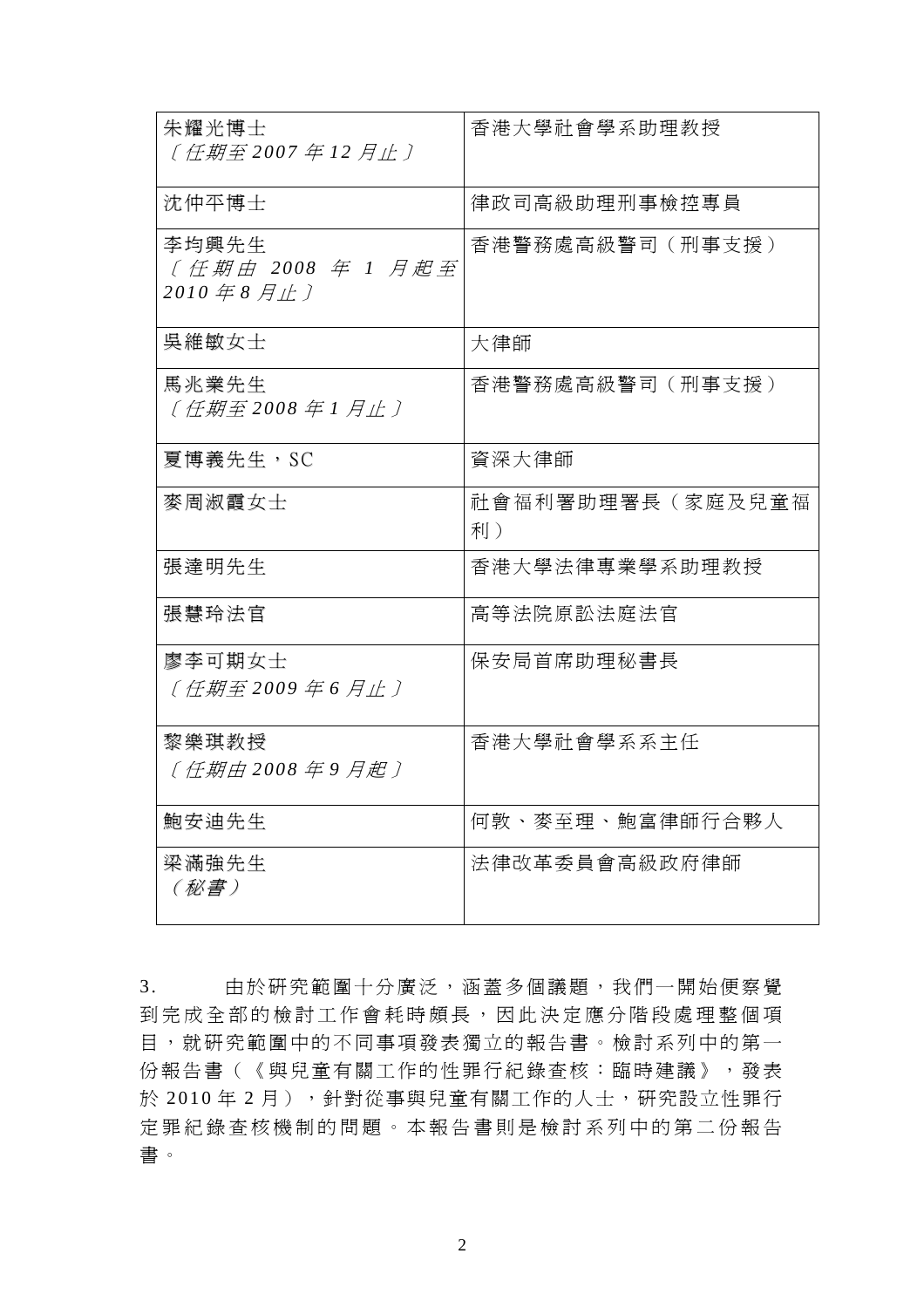### 現行的普通法推定及其後果

4. 14 歲以下男童無性交能力的推定,存在久遠,並源自羅馬 法。根據羅馬法,如相關司法程序涉及青春期問題,法庭會視 14 歳為 青春期的開始年齡。在十九世紀的 *R v Waite* 一案中,首席法官柯律治 動爵(Lord Coleridge CJ)說道,普通法的規則清楚訂明"十四歲以下 的男童在生理上不具備干犯*[*強 姦*]*罪的能力",而推翻該項推定的證據 不會獲得接納。<sup>1</sup>

5. 即使有明確的證據顯示有關的男童在干犯指控罪行時, 在生 理上具有性交的能力,而他事實上的確曾與不同意的受害人進行非法 性交,這項推定也不能被推翻。結果不論情況如何,一名年齡在 14 歳 以下的男童雖然可被控協助及教唆他人強姦或被控猥褻侵犯,並因此 而被定罪,但卻不能被裁定干犯強姦。<sup>2</sup>

6. 在香港,《刑事罪行條例》(第 200 章)第 118(3)條訂明, 任何男子與一名女子非法性交,而性交時該女子對此並不同意,該男 子即屬犯罪。《刑事訴訟程序條例》(第 221 章) 第 65E 條則有以下 規定:

> "凡在任何刑事法律程序中,有需要證明性交、肛交或 獸交,無須以射出精子證明交合完成,而單憑證明插 入,即當作完成交合。"

即使是最輕微程度的插入已足以證明交合的發生,<sup>3</sup> 但這並不影響這項 普通法推定的實施:法律視一名 14 歳以下的男童沒有性交的能力,不 論實際情況如何。

#### 其他司法管轄區的法律

7. 多個司法管轄區已廢除這項普通法推定,包括英格蘭與威爾 斯(藉《1993 年性罪行法令》(Sexual Offences Act 1993) 第 1 條)、 加拿大、新西蘭、南非,以及澳大利亞司法管轄區內的澳大利亞首都 地區、新南威爾斯、南澳大利亞及維多利亞。蘇格蘭從未應用過這項 推定,而在塔斯曼尼亞,推定只適用於 7 歲以下的男童。

#### 在香港須負刑事責任的年齡

8. 无香港,《少年犯條例》(第 226 章) 第 3 條將須負刑事責

l

<sup>1</sup> [1982]2 QB 600,第601頁。

 $\overline{2}$ 見 *R v Angus* (1907) 26 NZLR 948,第 949 頁及 *Archbold Hong Kong 2009*,第 21-17 段。

<sup>3</sup> *Archbold Hong Kong 2009*,第 21-18 段。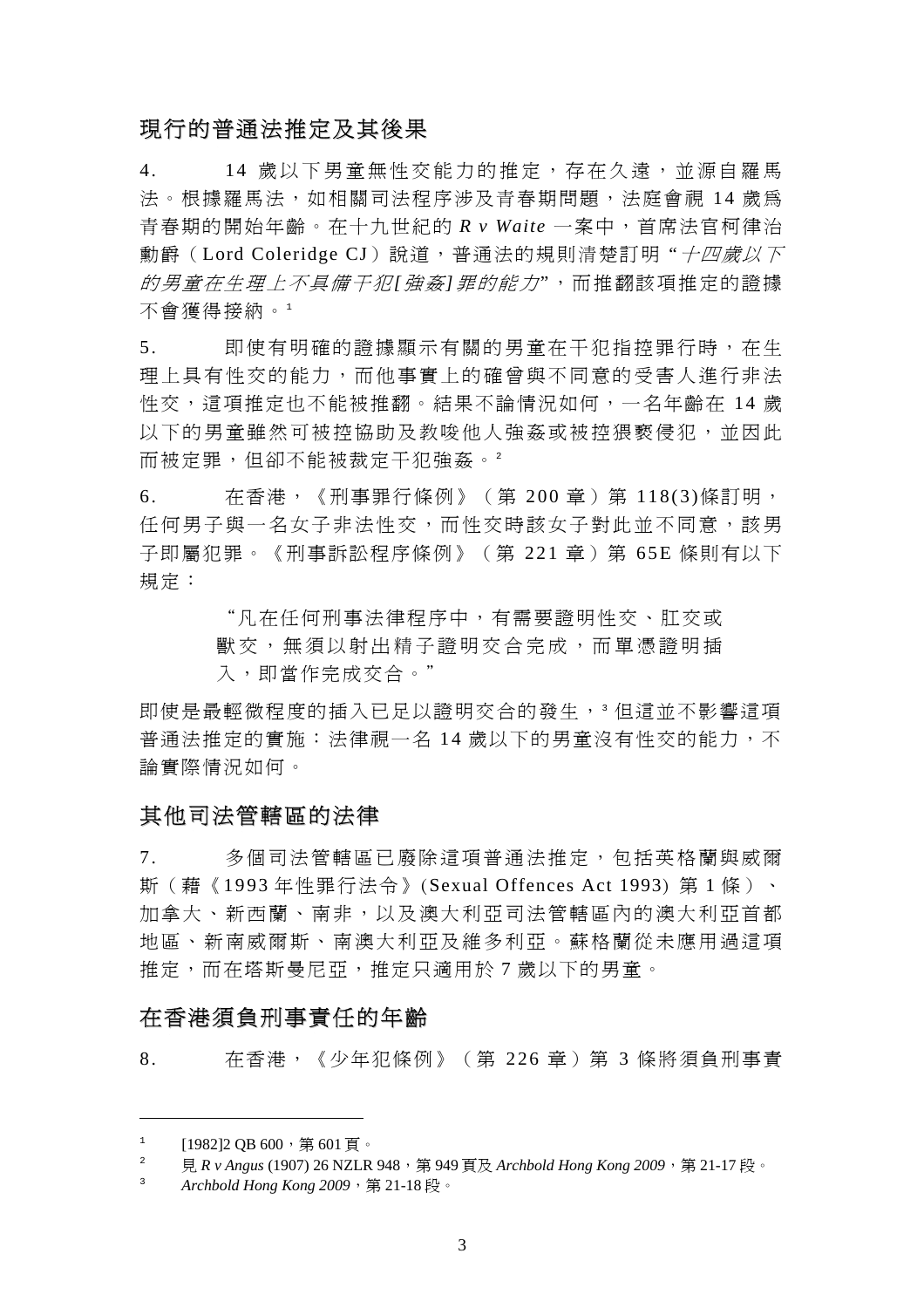任的最低年齡定為 10 歳。該條寫明"*現訂立一項不可推翻的推定,10* 歲以下兒童不能犯罪。"至於年齡介平 10 至 14 歲之間的兒童,則適 用另一項可推翻的"無犯罪能力"推定( *doli incapax*),意謂涉案兒童 先被推定沒有犯罪能力,但如果控方能夠在無合理疑點下證明,該兒 童在犯罪時清楚知悉自己的行為是嚴重錯誤的,而非純屬頑皮或是惡 作劇,則作別論。假如這項推定被推翻,涉案兒童便要承擔完全的刑 事責任,可因此而被落案檢控及定罪。

9. 年齡介乎 10 至 14 歳之間的兒童"無犯罪能力"的可推翻推 定, 與年齡在 14 歲以下的男童無性交能力的不可推翻推定, 兩者是截 然不同的。假如後者在將來被廢除,則控方依然需要先推翻"無犯罪 能力"的推定,才能對一名年齡介乎 10 至 14 歲之間的男童作出強姦 罪之檢控。因此,控方將會需要證明涉案男童在犯罪時知道自己的行 為是嚴重錯誤的。

#### 結論及建議

l

10. 現時,一名年齡在 14 歲以下的男童不能被控強姦也不能被裁 定干犯強姦罪,這是基於他在生理上無性交能力這項不可推翻的推 定。法律學者及法院對於這個概念一直予以嚴厲批評。

11. 不論這項推定的過往理據為何,今天實難明白有關規則還有 什麼存在用途。事實擺在面前,14 歲以下男童可能具有性交能力,但 香港的法律卻拒絕承認這一事實,這樣的處理顯然違反常理。在不再 適用這項推定的英格蘭,兩名 11 歲男童最近被陪審團裁定企圖強姦一 名八歲女童罪名成立。" 在香港,兩名 13 歲男童在 2009 年 6 月被裁 定猥褻侵犯一名 12 歲的女童罪名成立。案情明顯透露,第一被告人確 曾與受害人性交,但由於這項推定的適用,被告人只能被控以猥褻侵 犯而非強姦罪。據報道,裁判官形容第一被告人"*十分幸運*"。 更近 期的一宗案件發生於 2010年9月,一名13歲被捕男童被指控在柴灣 的東區尤德夫人那打素醫院內與一名五歲女童性交。由於有這項推定 的存在,他不能被控以強姦,而只能被控以猥褻侵犯。6

12. 多個司法管轄區已廢除(或從未應用過)這項推定。這項推 定的應用與現實脫離,並意味控罪有時未能反映被告人行為所應有的 刑事罪責。倘若廢除這項推定,另一項"無犯罪能力"的可推翻推定將

<sup>4</sup> 兩名男童在犯案時年僅 10 歲,其後被控以強姦罪。參看 2010 年 8 月 18 日於以下網頁的 報道: http//www.bbc.co.uk/news/uk-england-london-10693953。

<sup>5</sup> 《*明報*》法庭新聞 A08 版,2009年6月9日。

<sup>6</sup> "Attack on girl sparks mixed wards rethink"(侵犯女童案引發男女同病房現況的檢討), 《英文虎報》,2010 年 10 月 4 日。